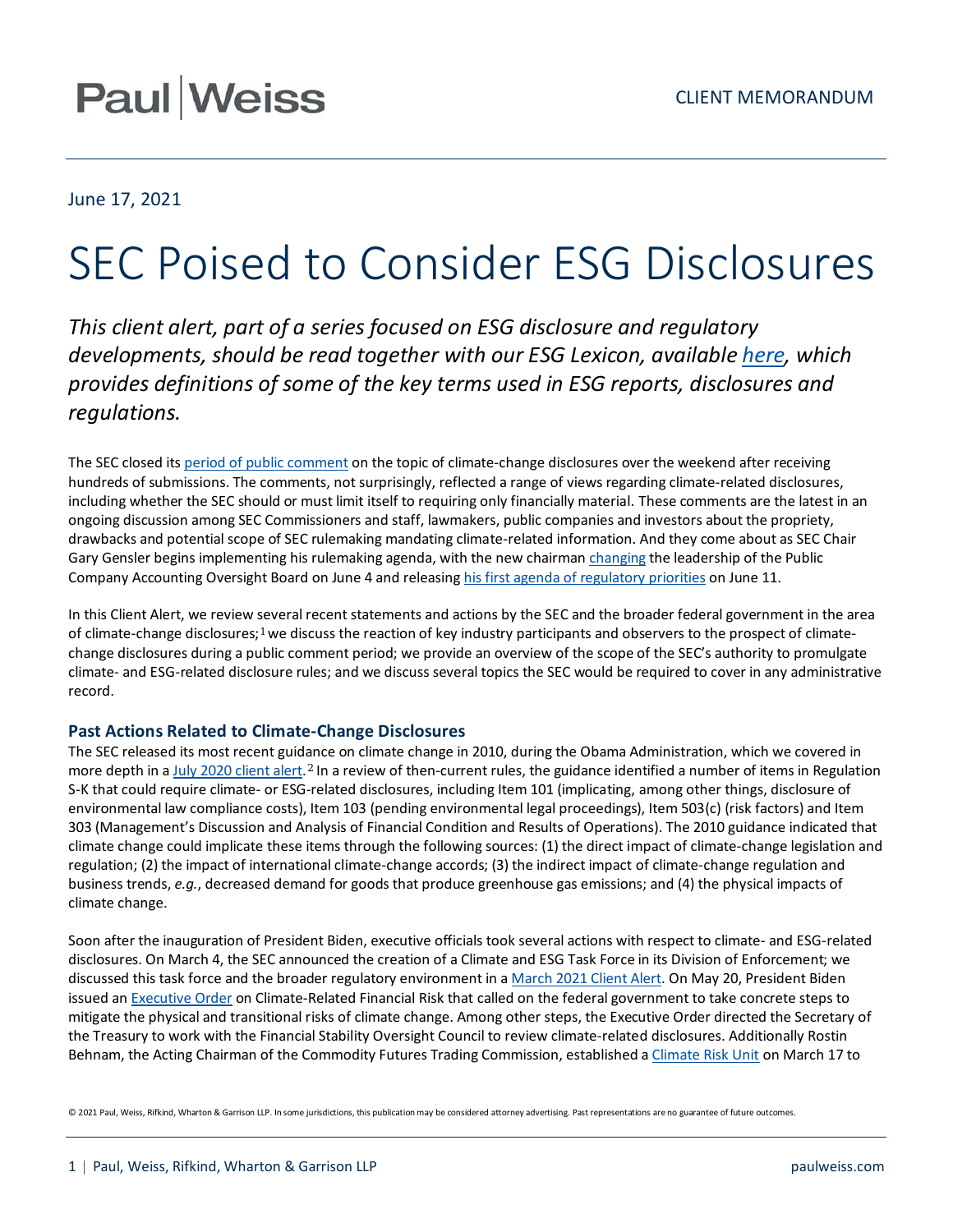"focus[] on the role of derivatives in understanding, pricing, and addressing climate-related risk and transitioning to a low-carbon economy."

### **Public Input on SEC Climate-Change Disclosures**

On March 15, then-Acting-Chair Commissioner Le[e called for public input](https://www.sec.gov/news/public-statement/lee-climate-change-disclosures) on disclosures related to climate change. As we indicated in [a client alert](https://www.paulweiss.com/practices/transactional/capital-markets/publications/acting-sec-chair-lee-discusses-additional-climate-and-esg-initiatives?id=39582) issued shortly afterwards, Commissioner Lee cited "demand for climate change information and questions about whether current disclosures adequately inform investors" in requesting input from "investors, registrants, and other market participants." Commissioner Lee articulated 15 questions for consideration, including:

- "How can the Commission best regulate, monitor, review, and guide climate change disclosures in order to provide more consistent, comparable, and reliable information for investors while also providing greater clarity to registrants as to what is expected of them?"
- "What is the best approach for requiring climate-related disclosures? For example, should any such disclosures be incorporated into existing rules . . . or should a new regulation devoted entirely to climate risks, opportunities, and impacts be promulgated?"
- "What are the advantages and disadvantages of developing a single set of global standards applicable to companies around the world . . . ?"

In addition to comments addressing the contents and form of climate-change disclosures, a group of submissions addressed whether the SEC should or must limit itself to financially material disclosures. Several academic observers fro[m Vanderbilt Law](https://www.sec.gov/comments/climate-disclosure/cll12-8785693-237729.pdf)  [School](https://www.sec.gov/comments/climate-disclosure/cll12-8785693-237729.pdf) and th[e Carey Law School](https://www.sec.gov/comments/climate-disclosure/cll12-8911728-244385.pdf) at the University of Pennsylvania provided historical perspectives on the concept of materiality within the context of financial disclosures. The Attorney General of West Virginia submitte[d a comment](https://www.sec.gov/comments/climate-disclosure/cll12-8563794-230748.pdf) in opposition to any prospective rule, raising First Amendment concerns. And a group of Republican members of Congres[s opposed](https://www.sec.gov/comments/climate-disclosure/cll12-8873201-240110.pdf) action on ESG disclosures, arguing that such rules would "take [the SEC] far afield of its statutory mission to protect investors; maintain fair, orderly, and efficient markets; and facilitate capital formation," while Democratic Senators Schatz and Whitehous[e supported](https://www.sec.gov/comments/climate-disclosure/cll12-8903199-243624.pdf) both climate and political spending disclosures. Businesses differed on whether they viewed climate-related disclosures to be material: for example, Ernst & Youn[g broadly supported](https://www.sec.gov/comments/climate-disclosure/cll12-8906915-244218.pdf) the materiality of climate-related disclosures, while U-Haul [argued](https://www.sec.gov/comments/climate-disclosure/cll12-8901051-242192.pdf) that a prescriptive ESG disclosure standard focused on social policy would be arbitrary and capricious, as well as hard to justify under the required cost-benefit analysis. And Uber Technologies, while stating that it supports a climate-disclosure framework that incorporates TCFD or SASB standards and is generally principles-based[, encouraged](https://www.sec.gov/comments/climate-disclosure/cll12-8731000-237041b.pdf) the SEC to require reporting entities to perform "a company-specific materiality assessment to identify the ESG issues most relevant to their businesses," rather than "generic ESG disclosures."

Business groups have reacted to these regulatory topics outside of the SEC's comment process, as well. On May 11, the Chamber of Commerce [encouraged](http://www.centerforcapitalmarkets.com/wp-content/uploads/2021/05/210505_Comments_Congratulations_Gensler.pdf?) Chairman Gensler to focus on "investor-driven material disclosures," describing "the court-established definition of materiality" as the "bedrock of our capital markets." In contrast, before the SEC requested public input, BlackRock [advocated](https://www.blackrock.com/us/individual/2021-larry-fink-ceo-letter?gclid=EAIaIQobChMIw7mt34f18AIVio7ICh1HfAB3EAAYASAAEgJjffD_BwE&gclsrc=aw.ds) for improved climate- and ESG-related disclosures stating that "[t]here is no company whose business model won't be profoundly affected by the transition to a net zero economy" and that "investors cannot prepare their portfolios for this transition unless they understand how each and every company is prepared both for the physical threats of climate change and the global economy's transition to net zero." Nearly all commentators, however, have focused on political or policy objections, rather than articulating any affirmative legal objection to rules concerning climate- and ESG-related disclosures.

The comment period closed on June 13, with members of the public and industry stakeholders having submitted over 320 [individual comments,](https://www.sec.gov/comments/climate-disclosure/cll12.htm) and SEC staff has indicated rulemaking could occur soon. On April 30, John Coates, then the Acting Director of the Division of Corporation Finance[, urged](https://www.natlawreview.com/article/we-are-not-going-to-be-moving-slowly-sec-director-esg-disclosure-requirements) those interested in commenting to submit their comments "sooner rather than later," saying "[w]e're not going to be moving slowly. . . . We're going to be moving relatively promptly on this front . . . ."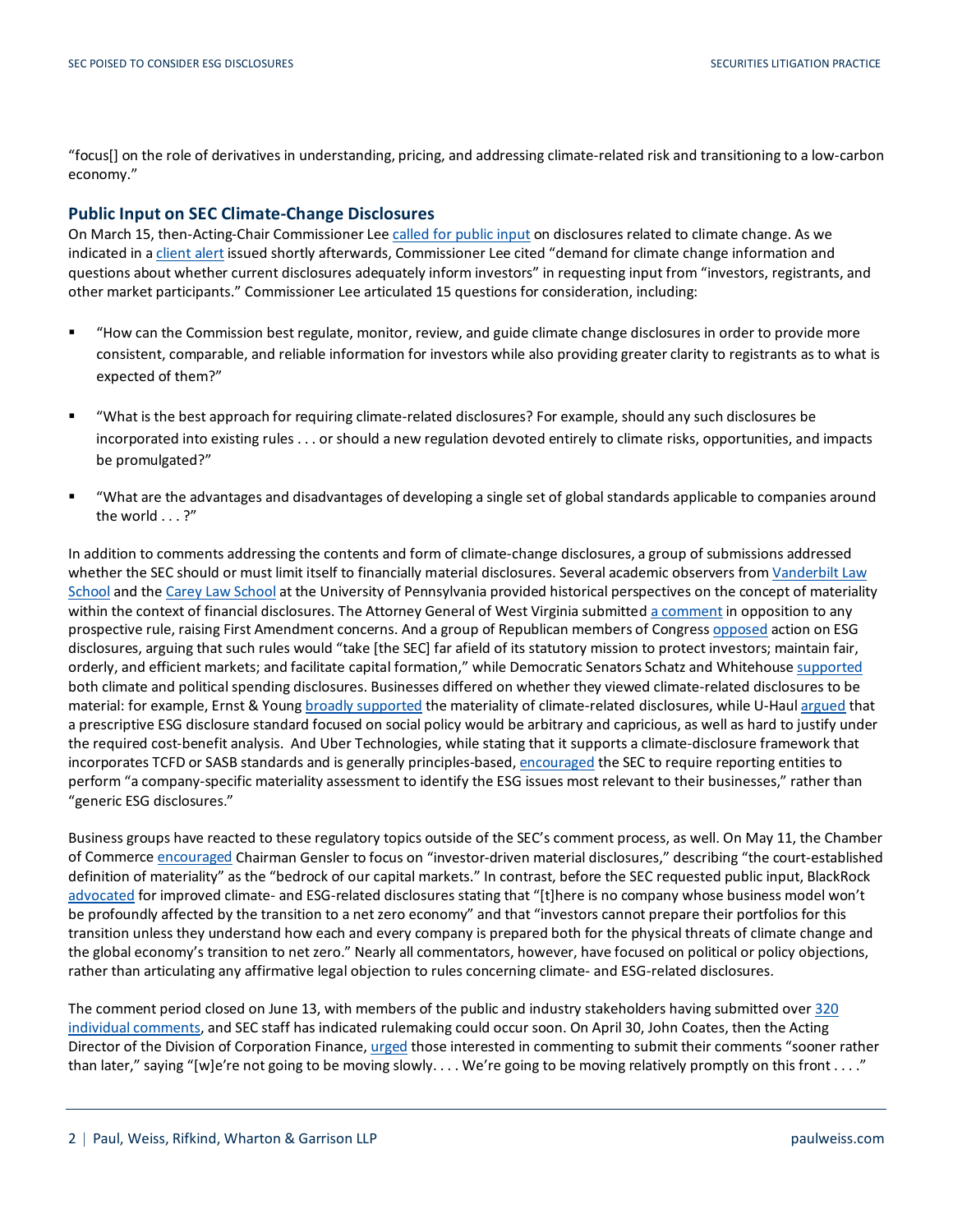Approximately two weeks later, on May 19, Chairman Gensler [confirmed](https://tax.thomsonreuters.com/news/its-official-sec-to-undertake-disclosure-rulemaking-on-climate-change-and-workforce-management/) that he would seek the promulgation of rules requiring the disclosure of climate change-related information, calling the effort one of his "top priorities" and an "early focus." He further expressed his belief that "investor demand should guide our thinking in this work." And in a [news release](https://www.sec.gov/news/press-release/2021-99) discussing SEC regulatory priorities released on June 11, Chairman Gensler highlighted climate-change disclosures as his first "notable" rulemaking effort.

#### **SEC Rulemaking Authority**

SEC Commissioner Allison Herren Lee recently discussed "myths and misconceptions about 'materiality'" in [a May 24 speech](https://www.sec.gov/news/speech/lee-living-material-world-052421) about climate-change disclosures. Speaking to an audience of auditors, attorneys and other disclosure professionals, Commissioner Lee in particular addressed the legal authorities empowering the SEC to promulgate those rules. Commissioner Lee explained her view that limiting SEC rulemaking to requiring disclosures that are material "is legally incorrect, historically unsupported, and inconsistent with the needs of modern investors, especially when it comes to climate and ESG." First, she noted that relevant provisions of the Securities Act and Exchange Act authorizing rulemaking in this context are not "qualified by 'materiality.'" Rather, she explained, the concept of materiality arises in the context of the anti-fraud provisions of Rule 10b-5 promulgated under Section 10(b) of the Exchange Act and Rule 14a-9 promulgated under Section 14(a) of the Exchange Act. Materiality, she noted, places limits on liability and should not be viewed as a legal limitation on SEC disclosure rulemaking. Second, she observed that Regulation S-K, governing disclosures required by the Securities Act and the Exchange Act, often requires "information that is important to investors but may or may not be material in every respect to every company making the disclosure." She cited as examples items of Regulation S-K requiring the disclosure of related-party transactions, environmental proceedings, share repurchases and executive compensation—none of which has a materiality threshold.<sup>[3](#page-4-2)</sup>

<span id="page-2-0"></span>The statutory authority for regulation to which Commissioner Lee referred typically comes from a combination of Sections 7, 10 and 19 of the Securities Act and Sections 3, 12, 13, 15 and 23 of the Exchange Act.[4](#page-4-3) Of relevance to disclosure requirements in registration statements, prospectuses and periodic reports:

- **Sections 7 and 10 of the Securities Act** both authorize the SEC to require disclosures in registration statements and prospectuses that are "necessary or appropriate in the public interest or for the protection of investors."[5](#page-4-4)
- **Section 13 of the Exchange Act** authorizes the SEC to require disclosures in periodic reporting by public companies as is "necessary or appropriate for the proper protection of investors and to insure fair dealing in the security."[6](#page-4-5)

In addition to these standard authorities, Congress passes legislation from time to time instructing the SEC to require specific disclosures. For example, in 2010, the Dodd-Frank Act amended Section 13 of the Exchange Act to require disclosures relating to "conflict minerals."[7](#page-4-6) Although there is no current legislation specifically mandating disclosures related to climate change, members of the 117th Congress have introduced three bills that would establish such a requirement:

- **The Corporate Governance Improvement and Investor Protection Act**, H.R. 1187, would require an issuer of securities to annually disclose to shareholders certain ESG metrics and their connection to the long-term business strategy of the issuer.
- **Th[e CLEAN Future Act](https://energycommerce.house.gov/sites/democrats.energycommerce.house.gov/files/documents/CFA%20Bill%20Text%202021.pdf)**, H.R. 1512, would require the SEC to promulgate rules requiring issuers to disclose information relating to, among other things, direct and indirect greenhouse gas emissions of the issuer and its affiliates, fossil fuel-related assets owned or managed by the issuer and climate-related risk disclosures by industry or sector.
- **The Climate Risk Disclosure Act of 2021**, H.R. 2570 & S. 1217, would require the SEC to promulgate rules requiring issuers to annually disclose certain climate-related information to the public, including physical and financial risks they would face under different climate-change scenarios, strategies and corporate governance processes in place to manage those risks, and their analysis of the social cost associated with the issuer's greenhouse gas emissions.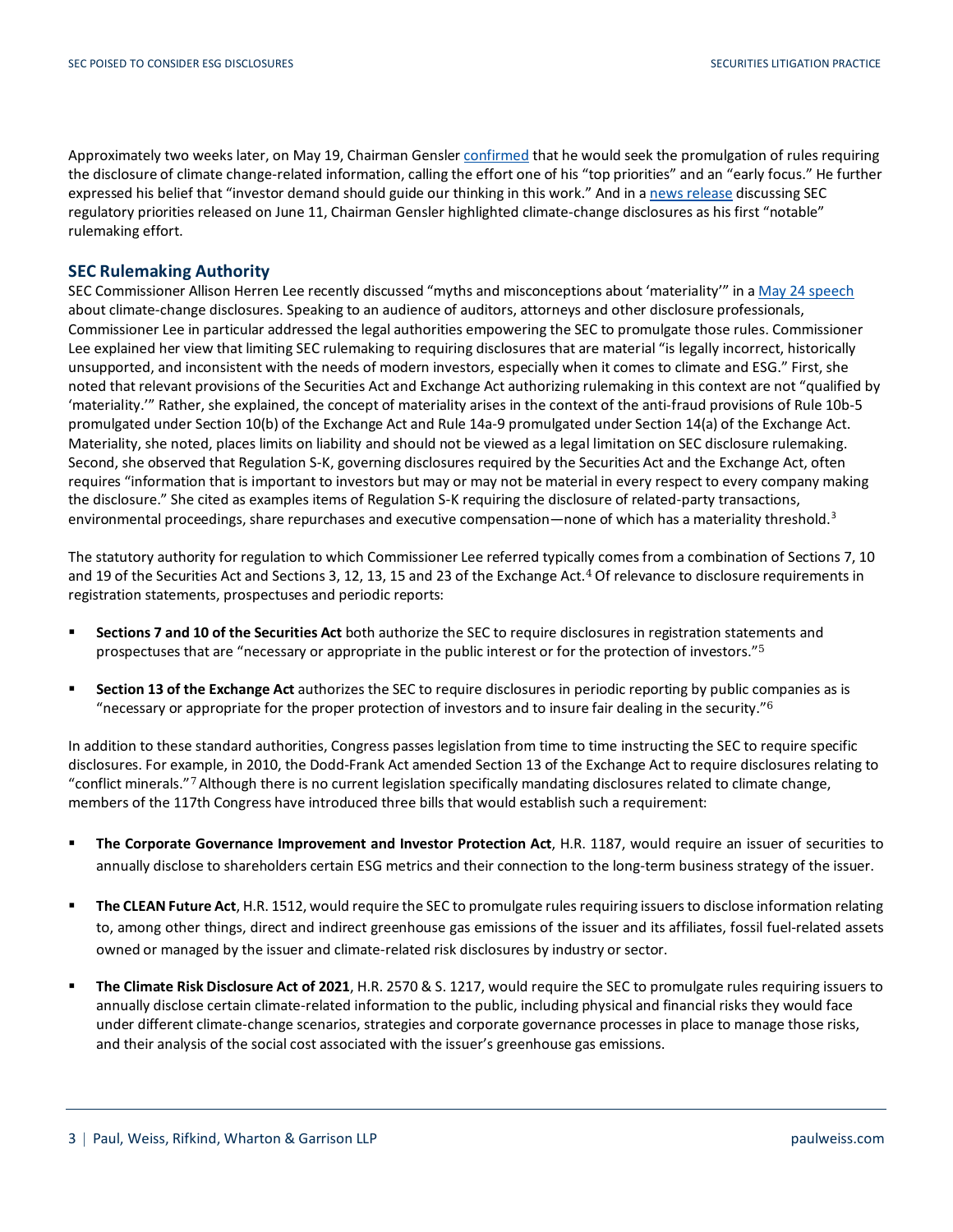The House of Representatives passed H.R. 1187 on June 16 by a vote of 215 to 214. H.R. 2570 has been reported out of committee, with the Chamber of Commerce opposing it after a markup session. In a [May 12 letter,](https://www.uschamber.com/sites/default/files/210512_markup_hfsc.pdf) the Chamber indicated its support for an "approach to ESG reporting [that is] rooted in the Supreme Court's well-established concept of materiality." The other bills remains in committee.

#### **Limitations on SEC Rulemaking Authority**

The SEC's rulemaking authority is limited by the Administrative Procedure Act, which authorizes a court to invalidate agency action that is, among other things, "in excess of statutory jurisdiction" or "arbitrary, capricious, an abuse of discretion, or otherwise not in accordance with law."[8](#page-4-7) Informal notice-and-comment rulemaking, in particular, is limited in roughly two ways: (1) by the terms of the statute granting the agency such authority and (2) by the need for agency action to be supported by the administrative record.[9](#page-4-8)

Unless a new law is passed, the SEC must depend on existing authority, including that granted by Sections 7 and 10 of the Securities Act and Section 13 of the Exchange Act, to require climate- and ESG-related disclosures in registration statements, prospectuses and periodic reporting. Accordingly, if the Commission promulgates a rule without offering a reasonable interpretation of "necessary or appropriate in the public interest or for the protection of investors,"[10](#page-5-0) in the case of registration statements and prospectuses, "necessary or appropriate for the proper protection of investors and to insure fair dealing in the security,"<sup>[11](#page-5-1)</sup> in the case of periodic reporting, or other relevant statutory provisions, then the SEC is limited in its rulemaking authority. The scope of these statutory authorities would likely be interpreted in the context of the Acts' purposes of, among other things, "insur[ing] the maintenance of fair and honest markets in [securities] transactions."[12](#page-5-2)

The SEC's authority is also limited by the contents of the administrative record it compiles in support of any rule requiring climate- or ESG-related disclosures.[13](#page-5-3) The Supreme Court has explained:

[A]n agency rule would be arbitrary and capricious if the agency has [1] relied on factors which Congress has not intended it to consider, [2] entirely failed to consider an important aspect of the problem, [3] offered an explanation for its decision that runs counter to the evidence before the agency, or [4] is so implausible that it could not be ascribed to a difference in view or the product of agency expertise.[14](#page-5-4)

Rulemaking by the SEC in this context may be further limited in at least the following two ways:

*First*, the SEC, per Section 23 of the Exchange Act, will be required to analyze the costs and benefits of any rule and ensure that it does not "'impose a burden on competition not necessary or appropriate' to advance the purposes of securities laws."[15](#page-5-5) Its analysis must be well-reasoned and supported by the record; otherwise a court may remand the rule to the agency for further explanation.<sup>[16](#page-5-6)</sup> Other provisions, including Section 2 of the Securities Act and Section 3 of the Exchange Act, may require the SEC to analyze additional considerations, including whether any rule "will promote efficiency, competition, and capital formation."

SEC Commissioner Elad Roisman discussed the topic of costs and benefits in [June 3 remarks](https://www.sec.gov/news/speech/roisman-esg-2021-06-03) at a Corporate Board Member event. Commissioner Roisman said that the SEC will "need to be reasonable in our expectations of what companies can disclose and how they disclose it," noting in particular that environmental information is "difficult to calculate, and sources for it are not always reliable." He also recognized that with "any new disclosure requirement," companies will face costs in obtaining and presenting the new information and "increased liability for making such disclosures." To combat these costs, Commissioner Roisman proposed limiting the companies affected by any disclosure rule and a safe harbor to reduce litigation costs.

*Second*, the SEC may need to provide an explanation for any departure from previous approaches to regulation when promulgating a rule for climate- or ESG-related disclosures. "[W]hen an agency determines to change an existing regulatory regime it must do so on the basis of 'reasoned analysis.'"[17](#page-5-7) Accordingly, to the extent any rule presents a departure from previous approaches or topics of SEC rulemaking, the SEC must recognize that departure and describe the reasoning behind it in the administrative record. Indeed, at least one academic observer has noted climate-related disclosures could be such a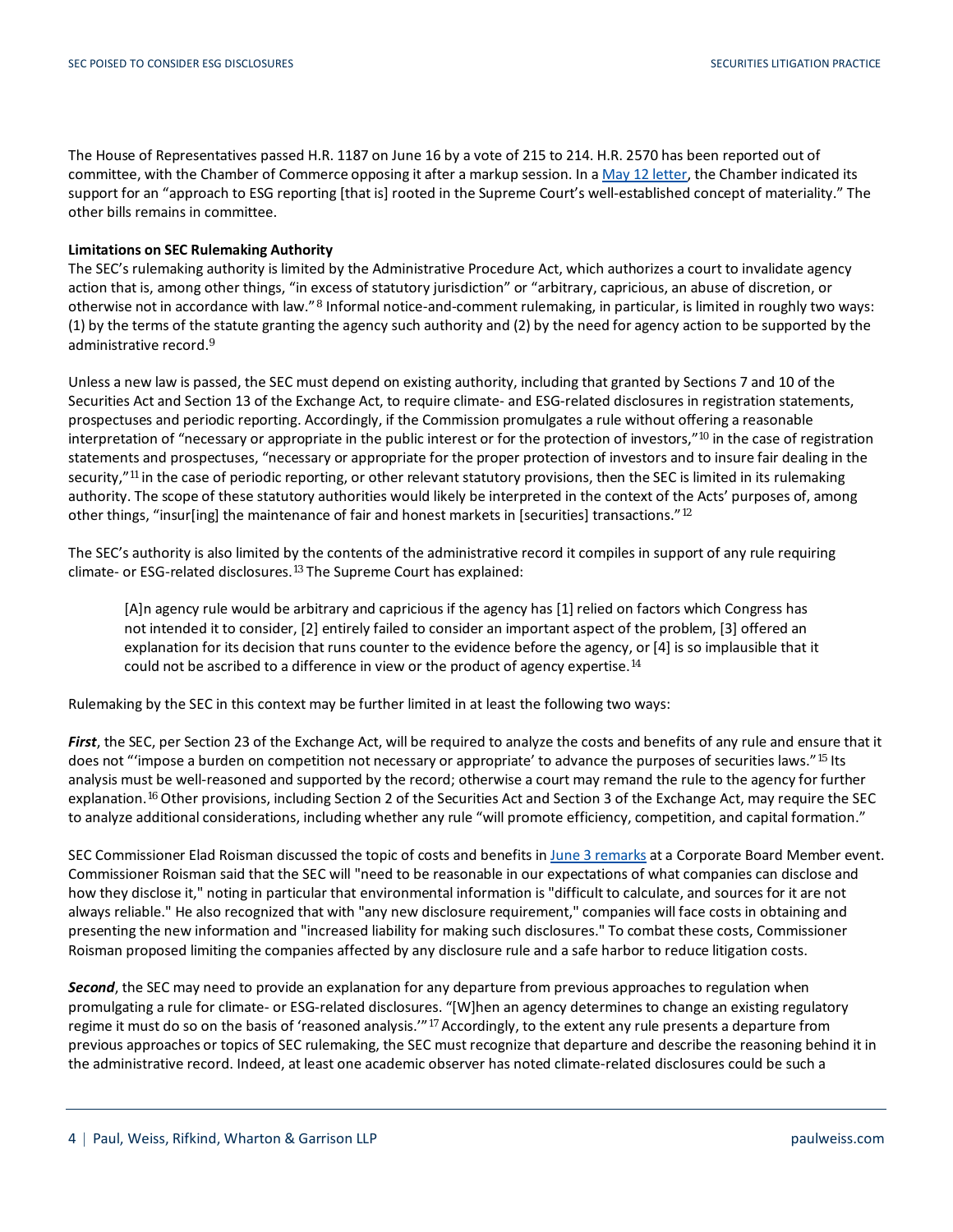departure, suggesting that "adopt[ing] a framework for companies to use to disclose information on a broad set of topics, without establishing that any one of those topics is in fact financially material, is an unusual foray into SEC rulemaking."<sup>18</sup>

#### **Conclusion**

As the SEC sharpens its focus on climate- and ESG-related disclosures, and in the wake of the end of the public comment period, the prospect of additional rulemaking continues to increase. The content of, rationale for and authority for any proposed rule will likely be closely scrutinized if and when the SEC issues a Notice of Proposed Rulemaking. As part of our continuing coverage of this and other ESG-related issues, we will publish further alerts regarding future developments.

\* \* \*

This memorandum is not intended to provide legal advice, and no legal or business decision should be based on its content. Questions concerning issues addressed in this memorandum should be directed to:

**Mark S. Bergman** +- 44-20-7367-1601 **[mbergman@paulweiss.com](mailto:mbergman@paulweiss.com)**

**David S. Huntington** +1-212-373-3124 **[dhuntington@paulweiss.com](mailto:dhuntington@paulweiss.com)**

**Audra J. Soloway** +1-212-373-3289 **[asoloway@paulweiss.com](mailto:asoloway@paulweiss.com)** **Susanna M. Buergel** +1-212-373-3553 **[sbuergel@paulweiss.com](mailto:sbuergel@paulweiss.com)**

**Brad S. Karp** +1-212-373-3316 **[bkarp@paulweiss.com](mailto:bkarp@paulweiss.com)**

**Daniel J. Toal** +1-212-373-3869 **[dtoal@paulweiss.com](mailto:dtoal@paulweiss.com)**  **Andrew J. Ehrlich** +1-212-373-3166 **[aehrlich@paulweiss.com](mailto:aehrlich@paulweiss.com)**

**Daniel J. Kramer** +1-212-373-3020 **[dkramer@paulweiss.com](mailto:dkramer@paulweiss.com)**

**David Curran Chief Sustainability/ESG Officer** +1-212-373-2558 **[dcurran@paulweiss.com](mailto:dcurran@paulweiss.com)**

*Securities Litigation & Enforcement Practice Management Associate Daniel S. Sinnreich, ESG Associate Sofia Martos, Associates Aimee W. Brown and Michael E. Donohue, and Law Clerks Jeremy M. Allen-Arney and Emma R. Janger contributed to this Client Memorandum.*

<span id="page-4-4"></span> $5$  15 U.S.C. §§ 77g(a)(1), 77j(c).

<span id="page-4-5"></span> $6 - 15$  U.S.C. § 78m(a)(1).

- <span id="page-4-6"></span><sup>7</sup> Pub. L. 111-203, § 1502, 124 Stat. 1376, 2213 (codified at 15 U.S.C. § 78m(p)).
- <span id="page-4-7"></span> $8$  5 U.S.C. § 706(2).

 $\overline{a}$ 

<span id="page-4-8"></span><sup>9</sup> *See, e.g.*, *Nat'l Ass'n of Mfrs.* v. *SEC*, 748 F.3d 359, 365–68 (D.C. Cir. 2014) (analyzing challenged informal rule in this manner), *overruled on other grounds*, *Am. Meat Inst*. v. *USDA*, 760 F.3d 18 (D.C. Cir. 2014); *see also Air All. Houston* v. *EPA*, 906 F.3d 1049, 1060–61, 1066–69 (D.C. Cir. 2018)

<span id="page-4-0"></span><sup>&</sup>lt;sup>1</sup> For further analysis of SEC actions in this area, see our prior client alerts[: Acting SEC Chair Lee Discusses Additional Climate and ESG Initiatives,](https://www.paulweiss.com/practices/transactional/capital-markets/publications/acting-sec-chair-lee-discusses-additional-climate-and-esg-initiatives?id=39582) SEC [Turns Up The Heat on Climate and ESG Disclosures,](https://www.paulweiss.com/practices/transactional/capital-markets/publications/sec-turns-up-the-heat-on-climate-and-esg-disclosures?id=39507) an[d Acting SEC Chair Allison Herren Lee Issues Statement on the Review of Climate-related](https://www.paulweiss.com/practices/transactional/capital-markets/publications/acting-sec-chair-allison-herren-lee-issues-statement-on-the-review-of-climate-related-disclosure?id=39448)  [Disclosure.](https://www.paulweiss.com/practices/transactional/capital-markets/publications/acting-sec-chair-allison-herren-lee-issues-statement-on-the-review-of-climate-related-disclosure?id=39448)

<span id="page-4-1"></span><sup>&</sup>lt;sup>2</sup> 75 Fed. Reg. 6290 (Feb. 8, 2010). We reviewed the 2010 guidance in more depth in [a July 2020 Client Alert.](https://www.paulweiss.com/insights/esg-thought-leadership/publications/the-us-regulatory-framework-for-esg-disclosures?id=37633)

<span id="page-4-2"></span><sup>&</sup>lt;sup>3</sup> At least one academic commentator has observed that the SEC typically uses the concept of materiality as a guide when mandating disclosures. For example, when the SEC promulgated its rule governing the Modernization of Regulation S-K Items 101, 103 and 105, the SEC proposed new human capital-related disclosures that are "principles-based" and "cabined with a materiality qualifier." Amanda M. Rose, A Response to Calls for [SEC-Mandated ESG Disclosure,](https://www.sec.gov/comments/climate-disclosure/cll12-8785693-237729.pdf) 98 Wash. U. L. Rev. ---, at 20 (forthcoming 2021).

<span id="page-4-3"></span><sup>4</sup> *See, e.g.*, Modernization of Regulation S-K Items 101, 103 and 105, 85 Fed. Reg. 63726, 63758 (Oct. 8, 2020) (citing those sections as statutory authority).